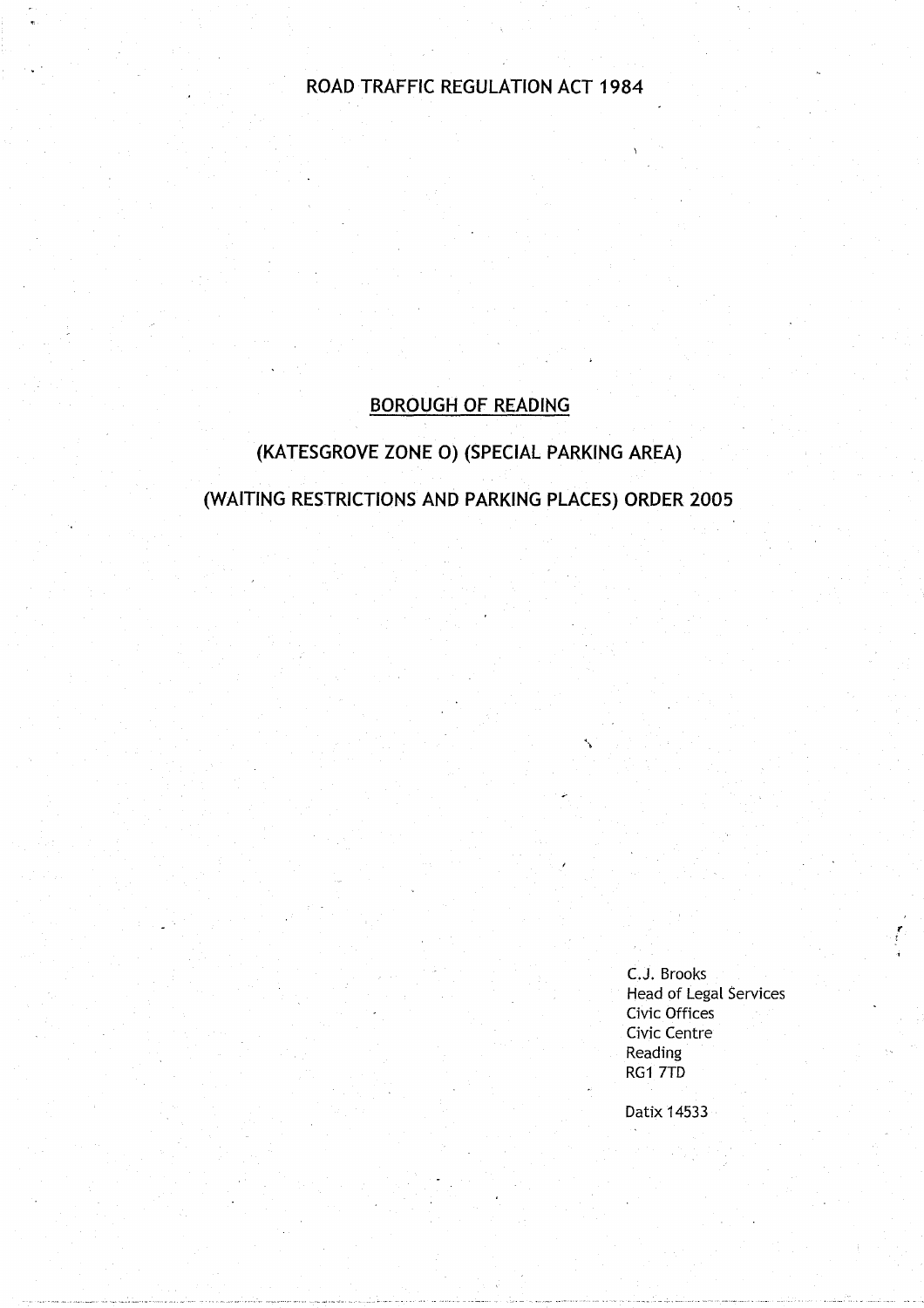### THE BOROUGH OF READING

(KATESGROVE ZONE O) (SPECIAL PARKING AREA)

#### (WAITING RESTRICTIONS AND PARKING PLACES) ORDER 2005

**The Reading Borough Council** (**hereinafter referred to as** the **Council** ") **in exercise of the powers conferred by Sections 1** (**1), 2(1) to** (**3), 4(2), 32**,**35 of and Part IV of Schedule 9 to the Road Traffic Regulation Act 1984 ("the Act of 1984**"), **as amended and of all other powers thereunto enabling and after consultation with the Chief Officer of Police in accordance with Part III of Schedule 9 to the Act of 1984 and the Road Traffic Act 1991,** hereby make the following Order:-

#### **PART** <sup>I</sup> **CITATION AND INTERPRETATION**

- **<sup>1</sup> . This Order may be cited as The Borough** '**of Reading** (**Katesgrove Zone 0) (Special Parking Area** ) (**Waiting** Restrictions and Parking Places) Order 2005 and shall come into operation on the 1<sup>st</sup> August 2005.
- **<sup>2</sup> . In this Order**, **except where the context otherwise requires, the following expressions have the meanings** hereby respectively assigned to them:-

**"ambulance** " **has the same meaning as in the Vehicle Excise and Registration Act 1994;**

authorised **agent**" **means the parking services contractor appointed by and acting on behalf of the Council for the purposes of the supervision and enforcement of this Order ;**

authorised **cab rank" means an area of carriageway which is comprised within and indicated by road** markings **complying with diagram 1028** . **2 in Schedule 6 to the 2002 . Regulations;**

**"authorised officer" means the Head of Planning and Transport for the Council or any other officer to be designated by the Council ;**

**"authorised parking place**" **means any parking place on a road, authorised or designated by this Order ;**

**"bus" has the same meaning as in Regulation 22 of the 2002 Regulations;**

**"bus stand**" **means any area of carriageway**, **intended for the waiting by buses, which is comprised within and indicated by road markings complying with diagram 1025** . **1 and incorporating** the **words "Bus Stand" in Schedule 6 and a sign complying with diagram 975 in Schedule 5 to the 2002 Regulations ;**

**"bus stop clearway" means any area of carriageway intended for the waiting by buses, which is comprised within and indicated by road markings complying with diagram 1025 .1 in Schedule'6 and a sign complying with diagram 974 in Schedule 5 to the 2002 Regulations;**

**"business permit** " **means a permit issued to a business occupying premises**, **the postal address of which is in a road or part of a**' **road specified in Schedule 499 and issued under the provisions of Article 22 ;**

**"business permit holder** " **means a person to whom a business permit was issued under the provisions Article 22;**

**"carriageway** " **means a way constituting or comprised in a highway being a way** (**other than a cycle track**) **over which the public have a right of way for the passage of vehicles;**

**"disabled person** '**s**, **badge**", "**disabled person**'**s vehicle" and "parking disc** " **have the same meanings as in the Local Authorities Traffic Orders** (**Exemption for Disabled Persons**) ( **England) Regulations 2000 ;**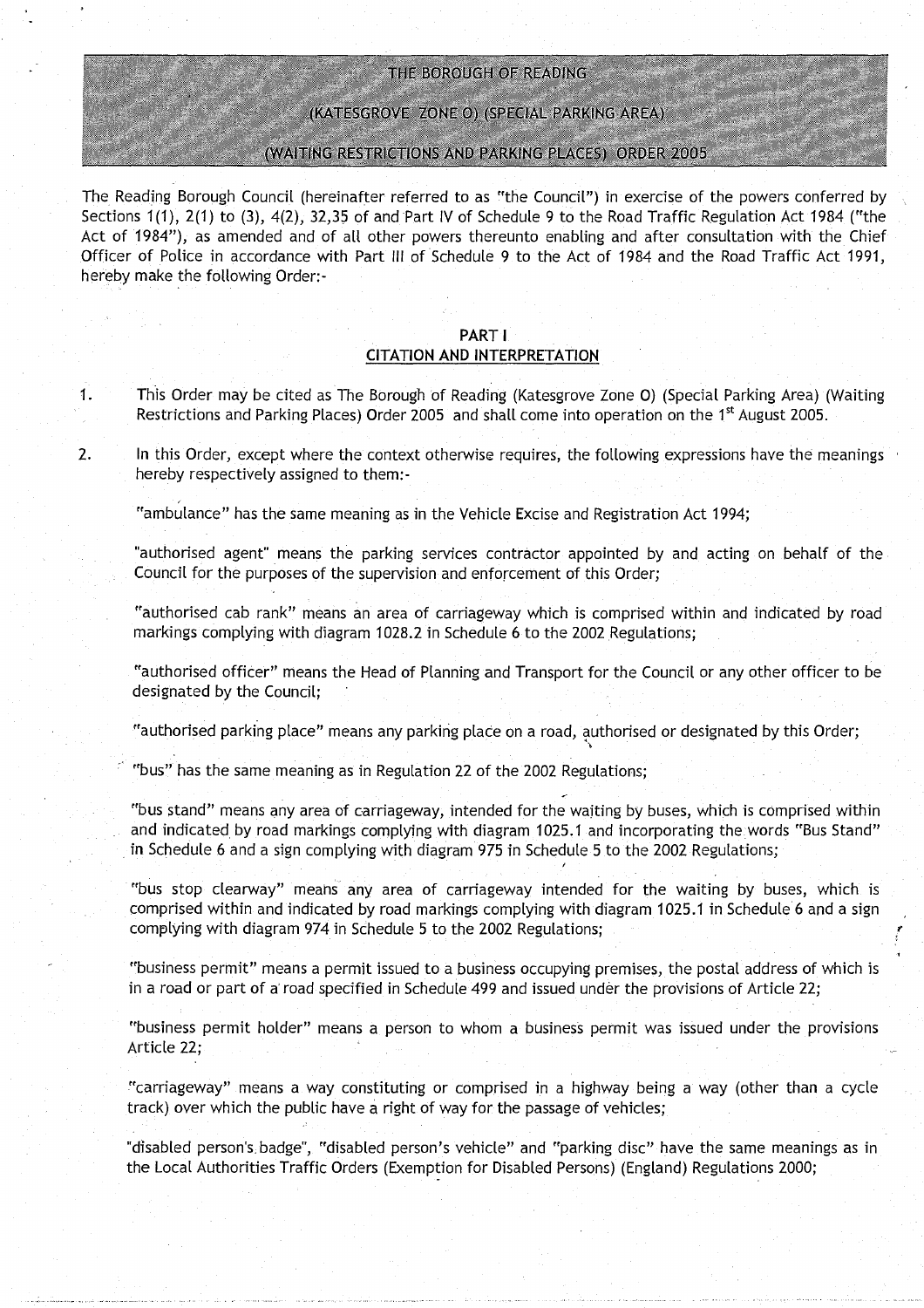"doctor" means a 'fully registered person' as defined in section 55 of the Medical Act 1983;

"driver", in relation to a vehicle waiting in a parking place or on a road or length of road, means the person driving the vehicle at the time it was left in that parking place or road or length of road;

"goods" means goods or burden of any description and includes postal packets of any description;

"delivering" and "collecting" in relation to any goods includes checking the goods for the purpose of their delivery or collection;

"goods vehicle" means a motor vehicle which is constructed or adapted for use for the carriage of goods or burden of any description and which does not exceed 5.30 metres in length or 2.25 metres in height;

"hackney carriage" means a vehicle licensed under Section 37 of the Town Police Causes Act 1847, Section 6 of the Metropolitan Carriages Act 1869, or any similar enactment;

"immobilisation device" has the same meaning as in Section 104(9) of the Road Traffic Regulation Act 1984;

"loading" means the loading or unloading of goods to or from a vehicle;

"motorcycle" and "invalid carriage" have the same meanings as in Section 136 of the Road Traffic Act of 1984;

"owner", in relation to a vehicle means a resident who is named in the vehicle registration document as the registered keeper of a goods or passenger vehicle or who has the use of such a vehicle in the course of his employment and who is entitled to use such a vehicle as though he were the registered keeper thereof;

"parking attendant" means a person authorised by or on behalf of the Council to supervise any parking area;

"parking place" means a road or length of road which is provided for the leaving of vehicles;

"passenger vehicle" means a motor vehicle (other than a motor cycle or invalid carriage) not exceeding 5.30 metres in length and 2 .25 metres in height and constructed or adapted for the carriage of passengers and their effects;

"penalty charge" and "reduced penalty charge" means a charge set by the Council under the provisions of section 66 of the Road Traffic Act 1991 and with the approval of the Secretary of State for Transport which is to be paid to the Council within 28 days beginning with the date of the notice, or 14 days in the case of a reduced penalty charge, following the issue of a penalty charge notice ;

"penalty charge notice" means a notice issued or served by a parking attendant pursuant to the provisions of section 66 of the Road Traffic Act 1991 ;

"permit" means a permit issued under the provisions of Articles, 22, 25, 26 and 27;

"permit holder" means a person to whom a permit has been issued;

"permitted hours" means the hours shown at the commencement of a Schedule;

"relevant position" in respect of:

- (a) a disabled person's badge or a parking permit, means
	-
	- (i) in the case of a vehicle fitted with a front windscreen, that the badge or permit is exhibited thereon with the front facing forward on the nearside of and immediately behind the windscreen; or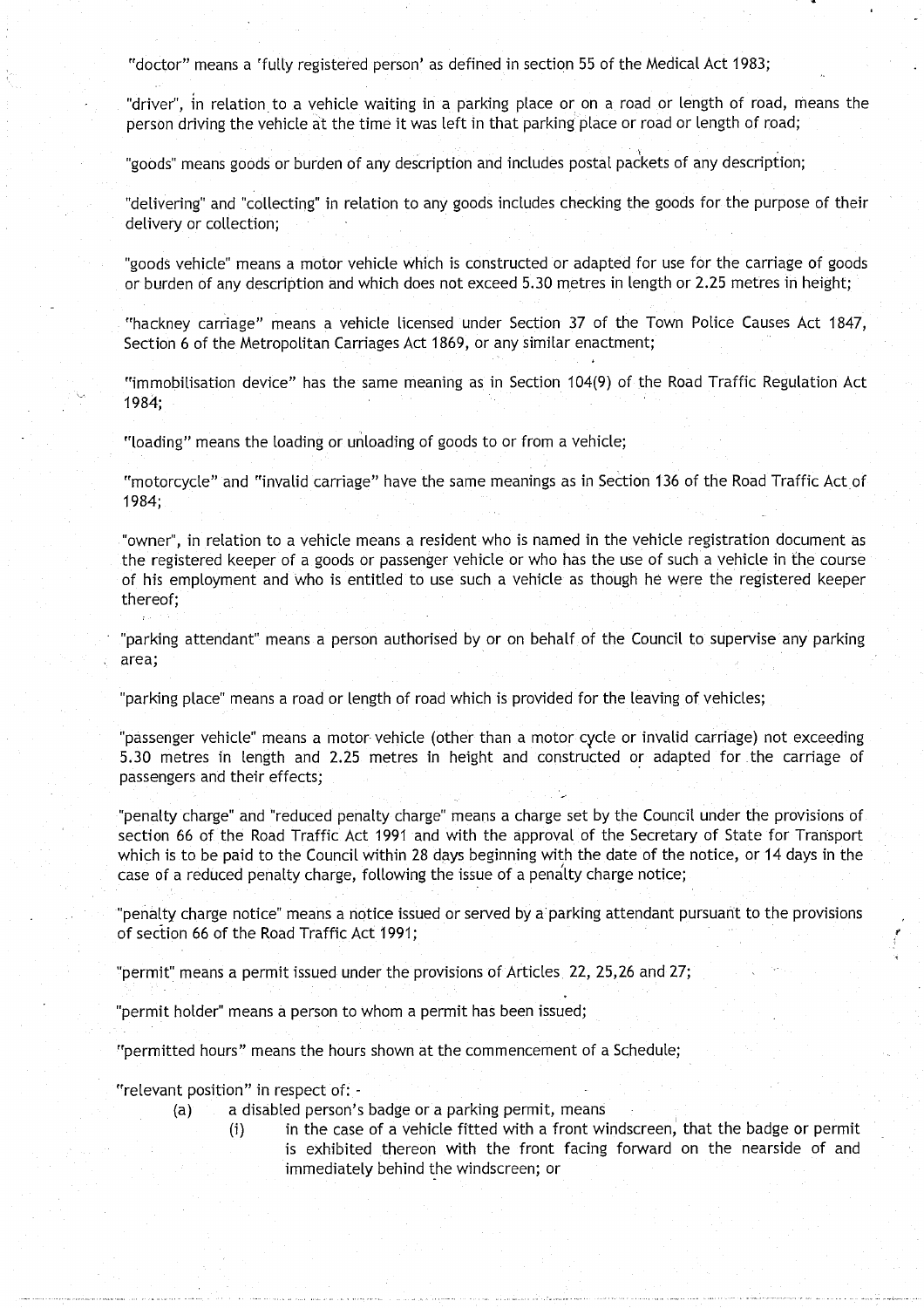- (ii) the case of a vehicle not fitted with a front windscreen, that the badge or permit is exhibited on the front or nearside of the vehicle;
- (b) a disabled person's parking disc, means that the side showing the time is facing forward or outward and immediately behind the windscreen or side window nearest to the kerb;

resident" means a person whose usual place of abode is at premises the postal address of which is in a road or part of a road specified in Schedule 499;

"specified position" a vehicle left in a parking place during the permitted hours in accordance with the foregoing provisions of this Order shall cause it so to stand:-

- (a) in the case of the parking place in relation to which special provisions as to the manner of standing of a vehicle in that place are specified in an item specified in a Schedule as to be in accordance with those provisions;
- (b) in the case of any other parking place
	- (i) if the parking place is not in a one-way street, that the left or near-side of the vehicle is adjacent to the left-hand edge of the carriageway;
		- (ii) that the distance between the edge of the carriageway and the nearest wheel of the vehicle is not more than 300 millimetres;
- (c) so that every part of a vehicle is within the limits of a parking place;<br>(d) that no part of the vehicle obstructs any vehicular means of ingress t
- that no part of the vehicle obstructs any vehicular means of ingress to or egress from any premises adjacent to the side of the road on which the vehicle is waiting.

"specified hours" means the hours shown at the commencement of a Schedule containing parking or unloading places;

"telecommunication system" has the same meaning as in the Telecommunications Act 1984;

"The 2002 Regulations" means the Traffic Signs Regulations and General Directions 2002 ;

"traffic sign" means a sign of any size, colour and type prescribed or authorised under, or having the effect as though prescribed or authorised under Section 64 of the Act of 1984 .

<sup>3</sup> . The prohibitions imposed by this Order shall be in addition to and not in derogation of any restriction, prohibition or requirement imposed by any Regulations or Orders made or having effect as if made under the Act of 1984, or by or under any other enactment.

4. Save where the contrary is indicated, any reference in this Order to:-

- (a)  $\sim$  a numbered Article or Schedule is a reference to the Article or Schedule bearing that number in this Order;
- (b) this Order or another Order shall be construed as such a reference to this Order or, as the case may be, such other Order, as the same may have been or may from time to time be amended, varied or supplemented;
- (c) a Statute or Regulation shalt be construed as reference to such Statute or Regulations as the same may have been, or may from time to time be amended or re-enacted .
- (d) The requirements of any Article making reference to a numbered Schedule to this Order shalt only have effect when a Schedule similarly numbered is appended to this Order .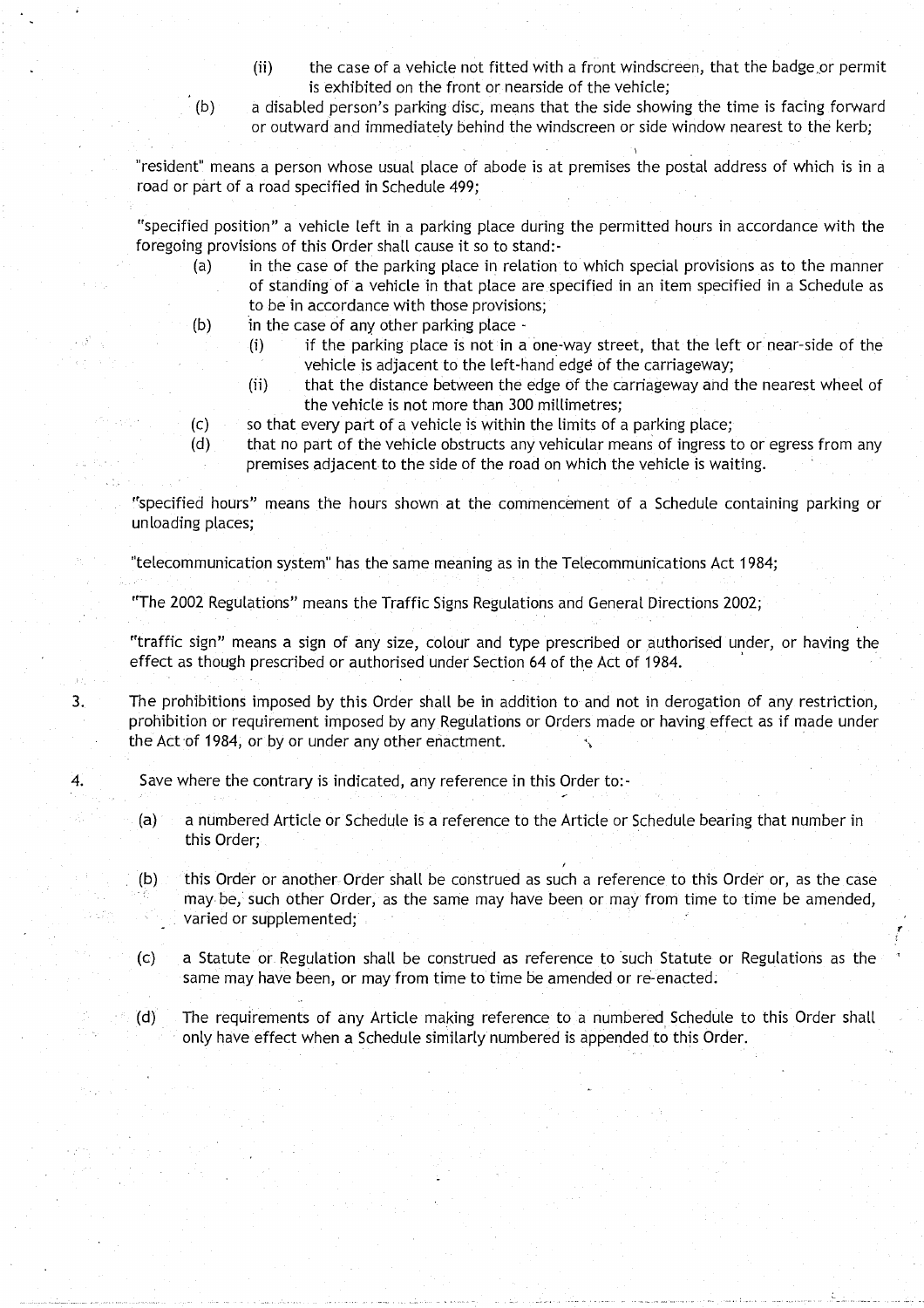#### **PART II** WAITING AND LOADING OF VEHICLES

- <sup>5</sup> . Save as provided in Articles 6 and 7 no person shall, except upon the direction or with the permission of a Police Constable in uniform, Traffic Warden or a Parking Attendant, cause or permit any vehicle during each separately dated day, to:-
	- (a) wait or load at any time on Mondays to Sundays inclusive in the lengths of roads specified in Schedule 1;
	- (b) wait at any time on Mondays to Sundays inclusive or load between 7 .30 a.m. and 9 .30 a .m . and between 4.00 p.m. and 6.00 p.m. on Mondays to Sundays inclusive in the lengths of roads specified in Schedule 2;
	- (c) wait between 7.00 a.m. and 6.00 p.m . on Mondays to Saturdays inclusive or load between 7.30 **a.m . and 9** . **30 a.m** . **and . between** 4.00 p.m. **and 6** . **00 p.m~**. **on Mondays to Saturdays inclusive in the lengths of roads specified in Schedule 3 ;**
	- **(d) wait at any time on Mondays to Sundays inclusive in the lengths of roads specified in Schedule 4 ;**
	- (e) wait between 8.00 a .m. and 6.30 p.m . on Mondays to Fridays inclusive in the lengths of roads **specified in Schedule 5 for a longer period than 2 hours or, if a period of less than 2 hours has** elapsed since the previous period of waiting by the same vehicle in the same length of road;
	- **(f) wait between 8**. **00 a.m**. **and 6 .30 p .m**. **on Mondays to Fridays inclusive in the lengths of roads specified in Schedule 6 for a longer period than 1 hour or** , **if a period of less than 1 hour has** elapsed since the previous period of waiting by the same vehicle in the same length of road;
	- **(g) wait at** any time **on Mondays to Sundays inclusive in the lengths of roads specified in Schedule 9,** except for Police Vehicles;
	- (h) wait at any time on Mondays to Sundays inclusive in the lengths of roads specified in Schedule 12, except for Motor Cycles;
	- **(i) wait between 7.00 a** . **<sup>m</sup> . and 6.00** p.m . **on Mondays to Saturdays inclusive in the lengths of roads** specified in Schedule 13;
	- **(j) wait at any time on Mondays to Sundays inclusive or lead between\*8**.**15 a.m. and 9** . **15 a.m. and between 4**. **00 p .m . and 6** . **15 p.m . on Mondays to Sundays inclusive in : the lengths of roads** specified in Schedule 14;
	- $(k)$  wait between 8.00 a.m. and 6.30 p.m. on Mondays to Fridays inclusive in the lengths of roads **specified in Schedule 15 for a longer period than 30 minutes or, if a period of less than 1 hour** has elapsed since the previous period of waiting by the same vehicle in the same length of road;
	- **(l) wait at any time on Mondays to Sundays inclusive or load between 7 .00 a** . **<sup>m</sup> . and 6.00 p.m . on Mondays to Saturdays inclusive in the lengths of roads specified in Schedule 16 ;**
	- **(m) wait at any time on Mondays to Saturdays inclusive or load between 8 .15 a.m**., **and 9** . **15 a.m.** and **between 4**.**00 p.m**, **and 6**, **15 p .m . on Mondays to Saturdays inclusive in the lengths of roads** specified in Schedule 17;
	- (n) wait between 8 .00 a .m . and 6 .30 p.m. on Mondays to Fridays inclusive in the lengths of roads **specified in Schedule 18;**
	- (o) wait between 8.00a.m . and 8.00 p .m. on Mondays to Saturdays inclusive in the lengths of streets specified in Schedule 20, for a longer period than 2 hours or, if a period of less than 2 hours has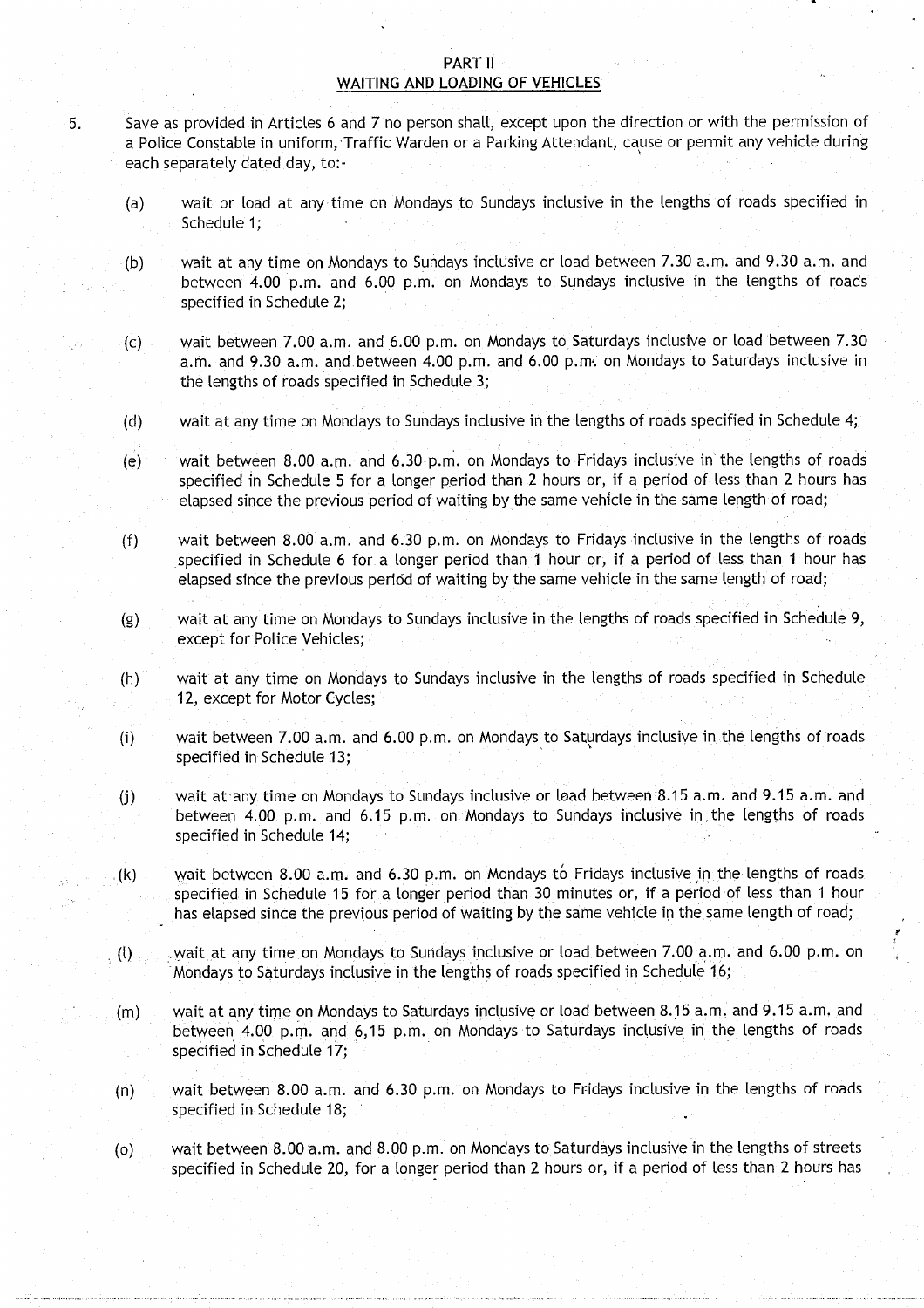elapsed since the previous period of waiting by the same vehicle in the same length, of road, except for vehicles displaying a valid permit;

- (p) wait between 8.00 a.m . and 6 .30 p.m . on Mondays to Fridays inclusive in the lengths of roads specified in Schedule 21, except for Ambulances;
- (q) wait between 8.00 a .m . and 6.30 p.m . on Mondays to Saturdays inclusive in the lengths of roads specified in Schedule 23;
- (r) wait between 8 .00 a.m . and 6 .30 p.m. on Mondays to Saturdays inclusive in the lengths of-roads specified in Schedule 24 for a longer period than 30 minutes or, if a period of less than 30 minutes has elapsed since the previous period of waiting by the same vehicle in the same length of road;
- $(s)$  wait between 8.00 a.m. and 6.30 p.m. on Mondays to Saturdays inclusive in the lengths of roads specified in Schedule 25 for a longer period than 2 hours or, if a period of less than 2 hours has elapsed since the previous period of waiting by the same vehicle in the same length of road;
- $(t)$  wait between 8.00 a.m. and 6.30 p.m. on Mondays to Saturdays inclusive in the lengths of roads specified in Schedule 26 for a longer period than 30 minutes or, if a period of less than 1 hour has elapsed since the previous period of waiting by the same vehicle in the same length of road, except for vehicles displaying a valid parking permit;
- $(u)$  wait between 8.00 a.m. and 6.30 p.m. on Mondays to Saturdays inclusive in the lengths of roads specified in Schedule 27 for a longer period than 30 minutes or, if a period of less than 1 hour has elapsed since the previous period of waiting by the same vehicle in the same length of road;
- (v)  $\sim$  wait at any time on Mondays to Sundays inclusive or load between 8.15 a.m. and 9.15 a.m. and between 4.00 p.m. and 6.15 p.m. on Mondays to Saturdays inclusive in the lengths of roads specified in Schedule 28;
- (w) wait at any time on Mondays to Sundays inclusive or load between 8.15 a.m. and 9.15 a.m. and between 4.00 p.m . and 6 .00 p.m . on Mondays to Sundays inclusive in the lengths of roads specified in Schedule 29;
- $(x)$  wait at any time on Mondays to Saturdays inclusive in the lengths of roads specified in Schedule 31:
- (y) wait between 8.00 a .m . and 6 .30 p.m. on Mondays to Saturdays inclusive in the lengths of roads specified in Schedule 32 for a longer period than .10 minutes or, if a period of less than 10 minutes has elapsed since the previous period of waiting by the same vehicle in the same length of road;
- (z) wait at any time on Mondays to Sundays inclusive or load between 8 .00 a.m. and 9.30 a.m. and between 2.30 p.m. and 6.30 p.m. on Mondays to Sundays inclusive in the lengths of roads specified in Schedule 33;
- (aa) wait between 8.00 a.m. and 6.30 p.m. on Mondays to Saturdays inclusive or load between 8.00 a.m. and 9.30 a.m. and between 2.30 p.m. and 6.30 p.m. on Mondays to Saturdays inclusive in the lengths of roads specified in Schedule 34;
- (bb) wait at any time on Mondays to Sundays inclusive or load between 8.15 a.m. and 9.15 a.m. and between 4.15 p.m. and 6.15 p.m. on Mondays to Sundays inclusive in the lengths of roads specified in Schedule 35;
- (cc) wait at any time on Mondays to Sundays inclusive or toad between 7 .30 a.m. and 9.30 a.m . and between 4.00 p.m. and 6.00 p.m. on Mondays to Sundays inclusive in the lengths of roads specified in Schedule 36;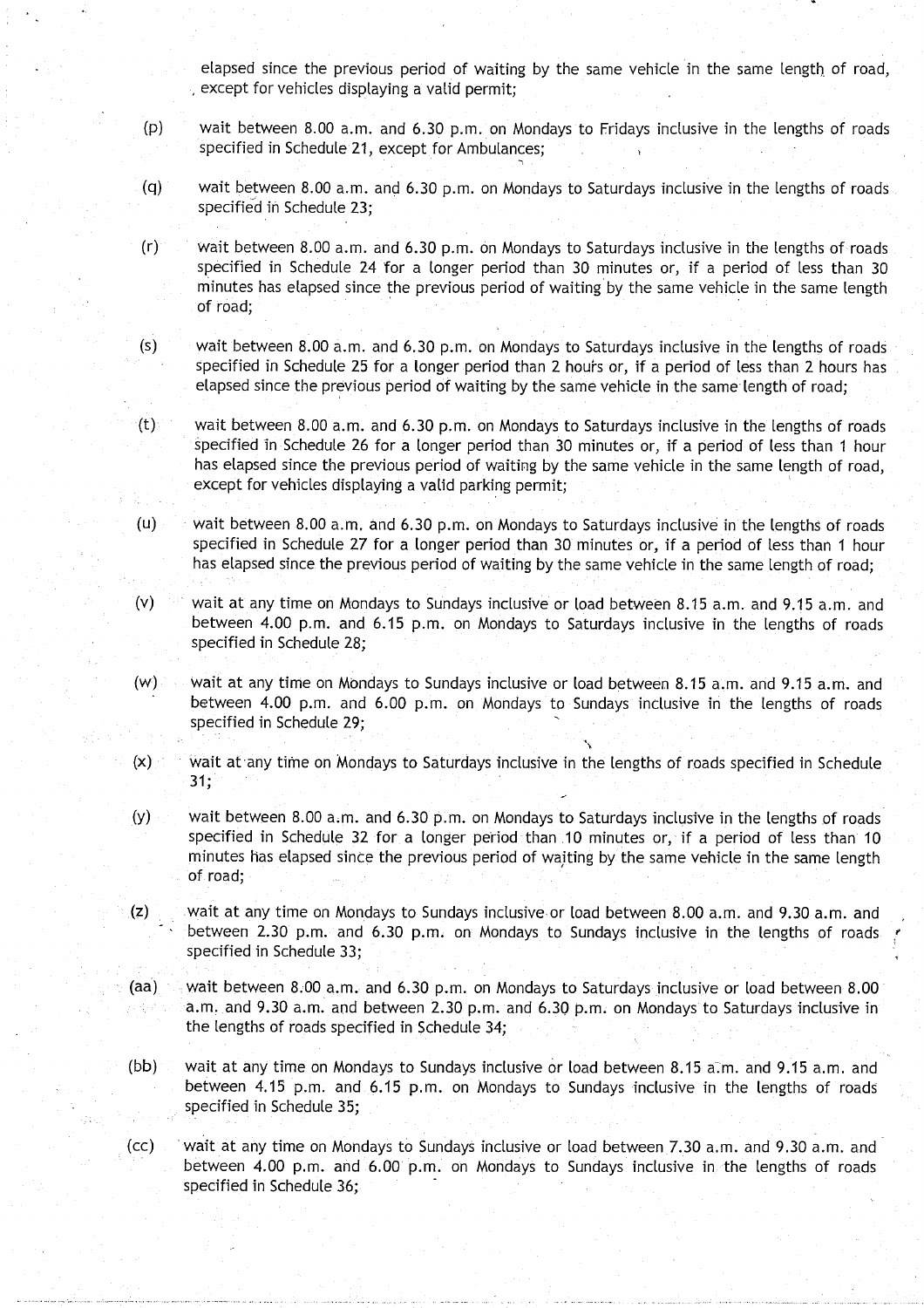- (dd) wait between 7.00 a.m. and 3.00 p.m. on Mondays to Fridays inclusive in the lengths of roads specified in Schedule 37;
- (ee) wait between 6.00 p.m. and 10.00 p.m. on Tuesdays and Wednesdays and between 1 .00 p.m . and 6.00 p.m. on Saturdays in the lengths of roads specified in Schedule 38;
- (ff) wait between 8.00 a.m. and 6.30 p.m. on Mondays to Saturdays inclusive in the lengths of roads specified in Schedule 40 for a longer period than 1 hour or, if a period of less than 2 hours has elapsed since the previous period of waiting by the same vehicle in the same length of road;
- (gg) wait at any time on Mondays to Sundays inclusive or load between 8.15 a.m. and 9.15 a.m. and between 4.00 p.m. and 6.15 p.m. on Mondays to Fridays inclusive and between 8.15 a.m. and <sup>6</sup> .15 p.m. on Saturdays in the lengths of roads specified in Schedule 41 ;
- $(hh)$  load between 8.15 a.m. and 9.15 a.m. and between 4.00 p.m, and 6.00 p.m. on Mondays to Sundays inclusive in the lengths of roads specified in Schedule 42;
- (ii) wait at any time on Mondays to Sundays or load between 8 .15 a .m. and 9 .15 a .m . and between 3.30 p.m. and 6.15 p.m. on Mondays to Sundays inclusive in the lengths of roads specified in Schedule 43;
- (jj) wait at any time on Mondays to Sundays inclusive or load between 8.15 a.m. and 1.00 p.m. and between 4.00 p.m. and 6.15 p.m. on Mondays to Sundays inclusive in the lengths of roads specified in Schedule 46;
- (kk) wait at any time on Mondays to Sundays inclusive or load between 8.15 a.m. and 9.15 a.m. and between 1.00 p.m. and 6.15 p.m. on Mondays to Sundays inclusive in the lengths of roads specified in Schedule 47;
- (ll) wait at any time on Mondays to Sundays inclusive or load between 8 .15 a.m. and 9 .15 a .m . and between 4.15 p.m. and 6.15 p.m. on Mondays to Saturdays inclusive in the lengths of roads specified in Schedule 48;
- (mm) wait between 8.00 a.m. and 6.30 p.m. on Mondays to Saturdays inclusive in the lengths of roads specified in Schedule 50 for a longer period than 1 hour or, if a period of less than 1 hour has elapsed since the previous period of waiting by the same vehicle in the same length of road;
- (nn) wait at any time on Mondays to Sundays inclusive or load at any time on Mondays to Saturdays inclusive in the lengths of roads specified in Schedule 51;
- (oo) wait or load at any time on a Sunday in the lengths of roads specified in Schedule 52;
- (pp) wait or load at any time on Mondays to Saturdays inclusive in the lengths of roads specified in Schedule 53;
- (qq) wait between 8.00 a.m. and 11.30 a.m. on Mondays to Saturdays and wait for a longer period than 30 minutes or, if a period of less than 30 minutes has elapsed since the previous period of waiting by the same vehicle in the same length of road between 11.30 a.m. and 6.30 p.m. on Mondays to Saturdays inclusive, in the lengths of roads specified in Schedule 54 ;
- (rr) wait at any time on Mondays to Sundays inclusive or. load between 8 .00 a.m . and 6.30 p.m . on Mondays to Saturdays inclusive in the lengths of roads specified in Schedule 57;
- (ss) wait between 8.00 a.m. and 6.30 p.m. on Mondays to Saturdays inclusive in the lengths of roads specified in Schedule 60 for a longer period than 10 minutes or, if a period of less than 20 minutes has elapsed since the previous period of waiting by the same vehicle in the same length of road,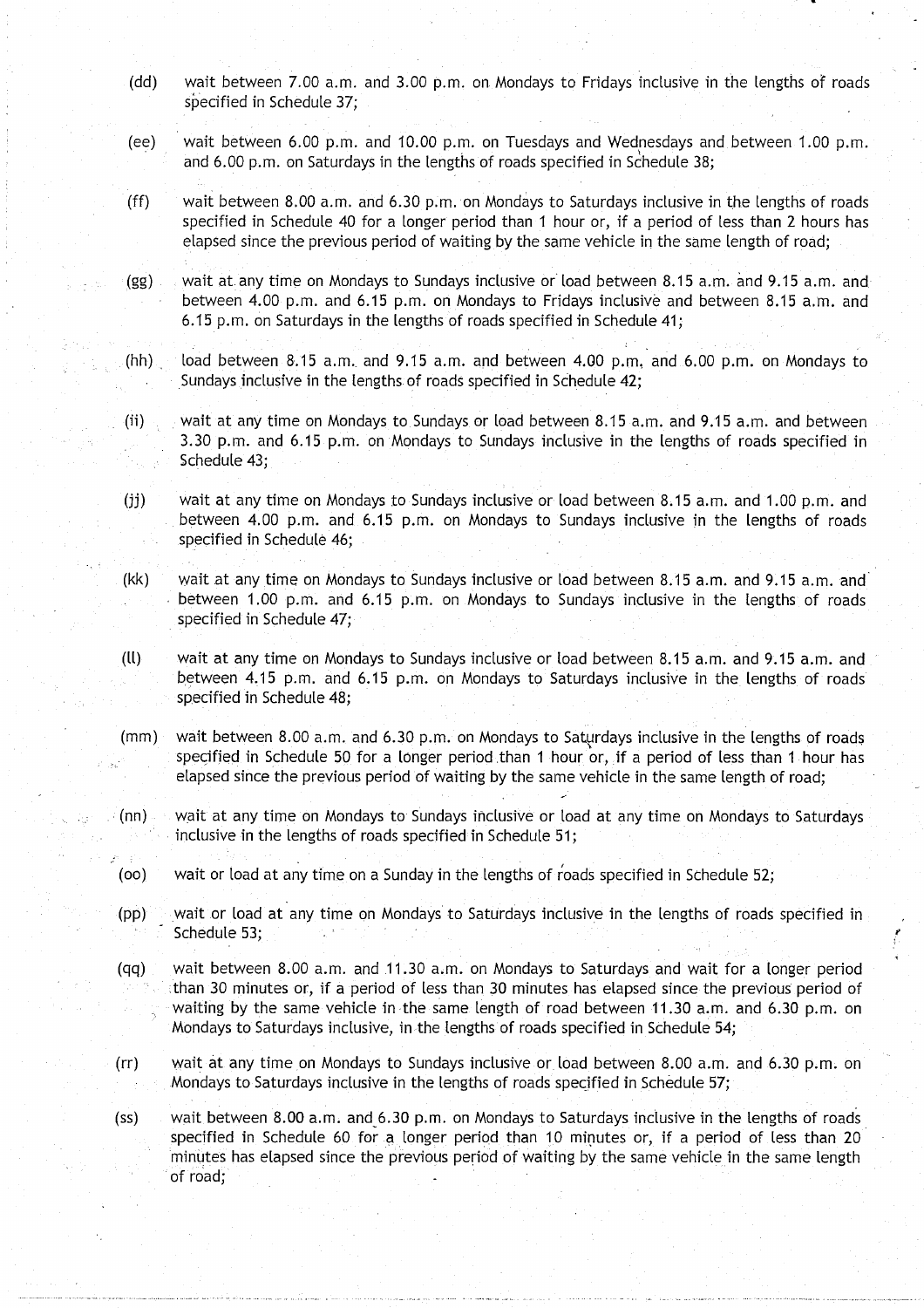- (tt) vait between 8.00 a.m. and 6.30 p.m. on Mondays to Saturdays inclusive in the lengths of roads specified in Schedule 61 for a longer period than 2 hours or, if a period of less than 2 hours has elapsed since the previous period of waiting by the same vehicle in the same length of road except for vehicles displaying a valid parking permit;
- (uu) wait at any time on Mondays to Sundays inclusive or load between 7.15 a.m . and 9 .45 a.m. and between 4.00 p.m. and 6.15 p.m. on Mondays to Sundays inclusive in the lengths of roads specified in Schedule 62;
- (vv) wait between 8.00 a.m. and 6.30 p.m. on Mondays to Saturdays inclusive or load between 8.00 a.m. and 9.45 a.m. and between 4.00 p.m. and 6.15 p.m. on Mondays to Saturdays inclusive in the lengths of roads specified in Schedule 63;
- 6. Nothing in Article 5 shall apply to any vehicle waiting in the lengths of roads referred to therein for so long as it may be necessary to enable:-
	- (a) a person to board or alight from the vehicle;

r i svä

- (b) the vehicle, if it cannot conveniently be used for such purpose in any other road, to be used in connection with any of the following operations, namely:-
	- (i) building, industrial or demolition operations;
	- $\mathcal{L}$ (ii) the removal of any obstruction to traffic;
	- (iii) the maintenance, improvement or reconstruction of the said lengths of roads;
	- (iv) the laying, erection, alteration or repair in or in land adjacent to the said lengths of roads of any sewer or of any main, pipe or apparatus for the supply of gas, water or electricity or of any telecommunications system ;
	- (v) the service of a Local Authority or a Water Authority in pursuance of statutory powers or duties;
- (c) the vehicle to be used for the purpose of delivering or collecting postal packages as defined in Section 87 of the Post Office Act 1953;
- (d) the vehicle to take in petrol, oil, water or air from any garage situated on or adjacent to the said lengths of roads;
- $(e)$  the vehicle to wait at or near to any premises situated on or adjacent to the said lengths of roads for so long as such waiting by that vehicle is reasonably necessary in connection with any wedding or funeral,
- (f), the vehicle being used for fire brigade, ambulance or police purposes.
- 7. (1) Nothing in Article **<sup>5</sup>** shall apply:
	- (a) to any vehicle waiting for so tong as may be necessary for the purpose of enabling goods to be loaded on or unloaded from the vehicle;
	- (b) to a Disabled Person's Vehicle, displaying a Disabled Person's Badge in the relevant position, for a period not exceeding 3 hours (not being a period separated by an interval of less than 1 hour from a previous period of waiting by the same vehicle in the same length of road on the same day), provided that the Disabled Person's Vehicle also displays in the relevant position, a Parking Disc (on which the driver or other person in charge of the vehicle has marked the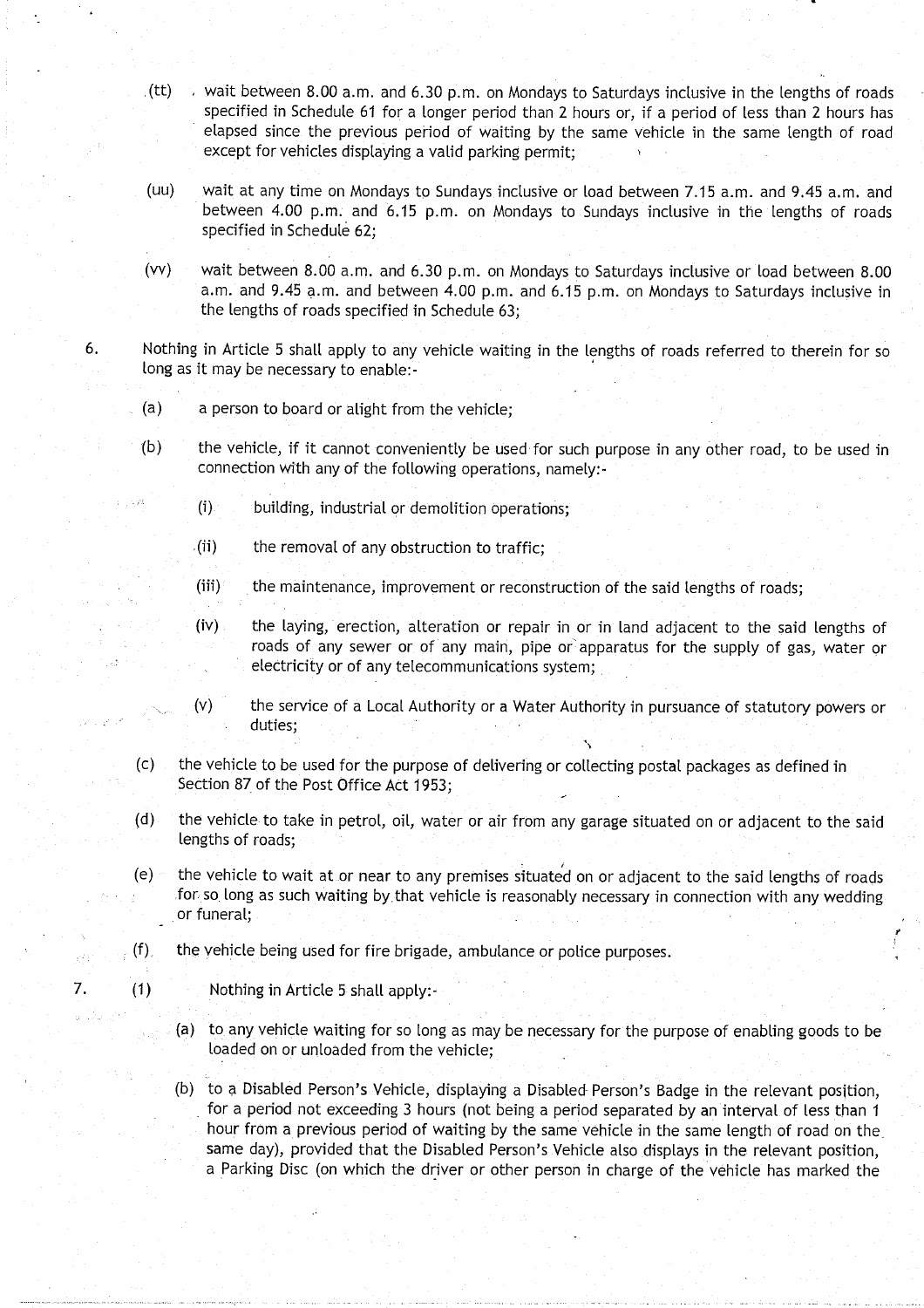time at which the period of waiting began) excepting those lengths of roads specified in the Schedules referred to in paragraph (c) of this Article;

(c) to a Disabled Person's Vehicle, displaying a Disabled Person's Badge in the relevant position, waiting on the lengths of roads specified in Schedules 5, 6, **15,** 20, 24, 25, 26, 27, 32, 40, 44, 49, 50, 58, 59 60 and 61 during the specified limited waiting hours;

provided that such exemptions do not apply during the hours when loading restrictions are imposed by that Article.

- $(2)$  Nothing in Article 5 shall apply to any vehicle:
	- (a) waiting upon an authorised parking place; or
	- (b) being a Hackney Carriage, waiting upon an authorised cab rank; or
	- (c) waiting for so long as may be necessary to enable the vehicle to be used in the provision of a local service within the meaning of the Transport Act 1985.
- <sup>8</sup> . No person shall, except upon the direction or with the permission of a Police Constable in uniform, Traffic Warden or a Parking Attendant, cause or permit any vehicle other than:-
	- (a) a goods vehicle to wait for the purpose of loading in a loading bay specified in Schedule 7 between 7.00 a.m. and 6.00 p.m. on Mondays to Saturdays inclusive;
	- (b) a disabled person's vehicle, displaying a Disabled Person's Badge in the relevant position, to wait in a disabled parking place specified in Schedule 8 at any time, for a period not exceeding 4 hours (not being a period separated by an interval of less than 2 hour from a previous period of waiting by the same vehicle in the same length of road on the same day), provided that the Disabled Person's Vehicle also displays in the relevant position, a Parking Disc (on which the .driver or other person in charge of the vehicle has marked the time at which the period of waiting began);
	- (c) a Hackney Carriage to stop or wait, at any time on Mondays to Sundays inclusive, in the lengths of roads specified in Schedule 10;
	- (d) a Hackney Carriage to stop or wait, between 11.00 p.m. and 6.30 a.m. on Mondays to Sundays inclusive, in the lengths of roads specified in Schedule 11;
	- (e) a goods vehicle to wait at any time for the purpose of loading in a loading bay specified in Schedule 19.
- 9. No person shall, except upon the direction or with the permission of a Police Constable in uniform, Traffic Warden or a Parking Attendant, cause or permit any vehicle :
	- (a) to stop between 8 .00 a.m . and 5 .00 p.m . on Mondays to Fridays on a School-Keep-Clear marking specified in Schedule 22;
	- (b) to wait, at any time on Mondays to Sundays inclusive in the lengths of roads specified in Schedule 107 other than vehicles displaying in the relevant position a valid Disabled Persons Badge;
	- (c) other than a bus to wait at any time on Mondays to Sundays inclusive, in a bus stop clearway as specified in Schedule 305;
	- (d) other than a bus to stop or wait, between 7 a .m. and 7 p.m. on Mondays to Sundays inclusive, in a bus stop clearway as specified in Schedule 400;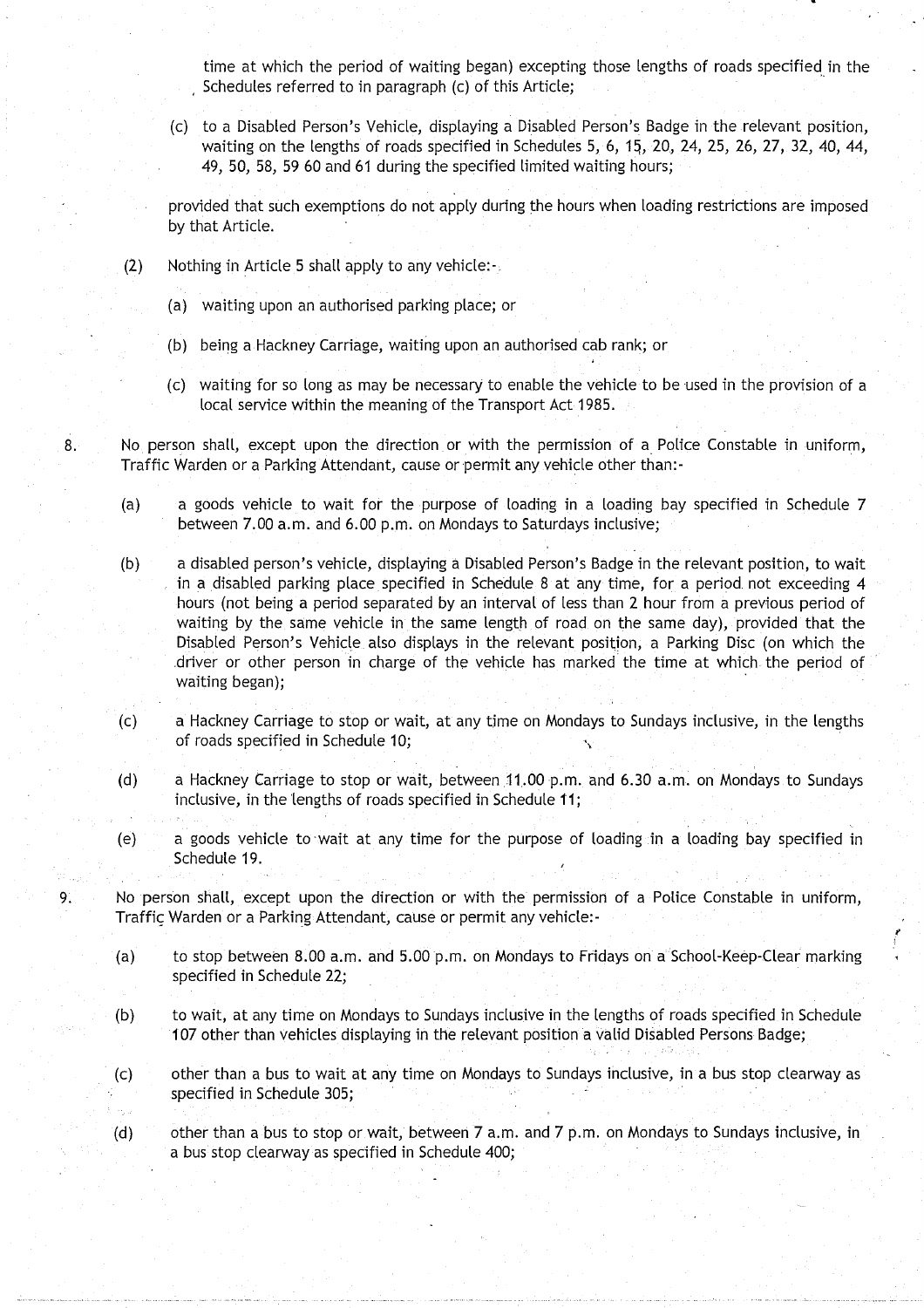- (e) other than a bus to wait at any time on Mondays to Sundays inclusive, in a bus stand as specified in Schedule 402;
- (f) other than a bus to wait between 7.30 a.m. and 8.45 a.m. on Mondays to Sundays inclusive, in a bus stand as specified in Schedule 403 .
- 10. Nothing in Article 9 shall apply to any vehicle waiting in the lengths of road referred to therein for so long as may be necessary to enable :
	- (a) the vehicle, if it cannot conveniently be used for such purpose in any other road, to be used in connection with the removal of any obstruction to traffic;
	- **(b) the vehicle being used for fire brigade, ambulance or police purposes;**
	- **(c) the maintenance**, **improvement or reconstruction of the said lengths of roads ;**
	- **(d) the laying, erection**, **alteration or repair in or in land adjacent to the said lengths of roads of any** sewer or of any main, pipe or apparatus for the supply of gas, water or electricity or of any **telecommunications system ;**
	- $(e)$  is required by law to stop;
	- **(f) is obliged to do so in order to avoid an acciden t**
- <sup>11</sup> . Save as provided in Article 12, no person shall, except upon the direction or with the permission of a Police Constable in uniform, Traffic Warden or a Parking Attendant, cause or permit any vehicle to:-
	- (a) wait between 7.45 a.m. and 9.15 a.m. and between 4.30 p.m. and 6.30 p.m. on Mondays to Saturdays inclusive in the lengths of roads specified in Schedule 300;
	- **(b) wait between 7 .45 a** . **<sup>m</sup> . and 9** . **15 a .m. and between 4 .30 p**. **<sup>m</sup> . and 6.30 p .m**. **on Mondays to Fridays inclusive in the lengths of roads specified in Schedule 301 ;**
	- (c) wait at any time on Mondays to Sundays inclusive in the lengths of roads specified in Schedule **303,**
	- (d) wait between 7.30 a.m. to 9.30 a.m. and between 3.30 p.m. and 6.30 p.m. on Mondays to Saturdays inclusive in the lengths of roads specified in Schedule 304 .
- 12. (1) Nothing in Article 11 shalt apply to any vehicle waiting in the lengths of roads referred to therein for so long as it may be necessary to enable:
	- **a) the vehicle, if it cannot conveniently be used for such purpose in any other road, to be** used in connection with the removal of any obstruction to traffic;
	- **b) the vehicle to be used for the purpose of delivering or collecting postal packages as** defined in Section 87 of the Post Office Act 1953;
	- **c)** the vehicle being used for fire brigade, ambulance or police purposes;
	- d) the maintenance, improvement or reconstruction of the said lengths of roads;
	- e) the laying, erection, alteration or repair in or in land adjacent to the said lengths of roads of any sewer or of any main, pipe or apparatus for the supply of gas, water or **electricity or of any telecommunications system ;**
	- f) the vehicle, if it cannot conveniently be used in any other road, to be used in connection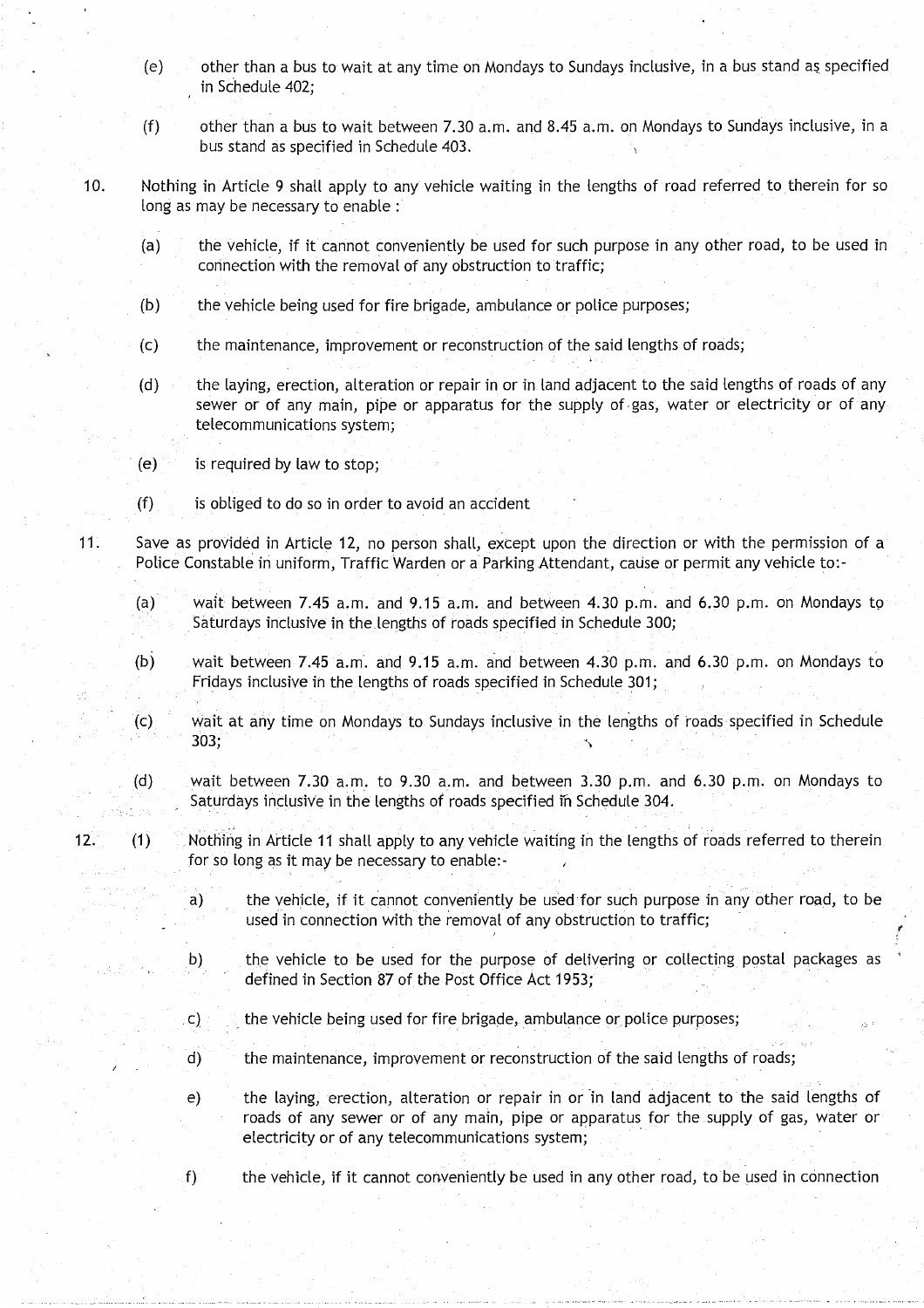with any building operation or demolition.

(2) Nothing in Article 11 shall apply to any vehicle waiting in any of roads or lengths of roads referred to therein when the person in control of the vehicle:-

- (a) is required by law to stop;
- (b) is obliged to do so in order to avoid an accident; or
- (c) is prevented from proceeding by circumstances outside his control and it is not reasonably practicable for him. to drive or move the vehicle to a place not on any main carriageway of a road specified in Schedules 300, 301, 302, 303 and 304 .

#### PART III AUTHORISATION AND USE OF PARKING PLACES

13. (1) (1) The lengths of roads specified in Schedule 44 are authorised to be used:

- (a) as parking places for the parking during the permitted hours as are specified in the said Schedule, of a vehicle displaying in the relevant position a valid Residents Parking Permit issued by the Council AND
- (b) for vehicles to wait between 8 .00am and 8 .00pm on Mondays to Sundays inclusive for a period of 2 hours excepting if a period of less than 2 hours has elapsed since the previous period of waiting by the same vehicle in the same length of road.
- (2) The lengths of roads specified in Schedules 61, 99, 100, 101, 104, 105 and **106,** are authorised to be used as parking places for the parking during the permitted hours and in such positions as are specified in the said Schedules, of a vehicle displaying in the relevant position a valid Residents Parking Permit issued by the Council.
- (2) The lengths of roads specified in Schedules 105 and 108 are authorised to be used as parking places for the parking during the permitted hours and in such positions as are specified in the said Schedules, of a vehicle displaying in the relevant position a valid Business Parking Permit issued by the Council.
- (3) The lengths of roads specified in Schedule 102 are authorised to be used as parking places for the parking during the permitted hours and in such positions as are specified in the said Schedules, of a vehicle displaying in the relevant position a valid Doctors Parking Permit issued by the Council.
- (4) The lengths of roads specified in Schedules 109 and 1111 are authorised to be used as parking places for the parking during the permitted hours and in such positions as are specified in the said Schedules, of a vehicle displaying in the relevant position a valid Parking Permit issued **by** the Council.
- **(5) :** Nothing in `paragraphs (1), (2), (3) and (4) of this Article shall restrict the power of the Council to close a parking place .
- 14 . Where in the Schedules a parking place is described as available for vehicles of a specific class or in a specified position, the driver of a vehicle shall not permit it to wait in the parking place unless it:-
	- (a) is of the specified class; or as the case may be  $-$
	- $(b)$  is in the specified position;
	- (c) displays a valid parking permit issued by the Council .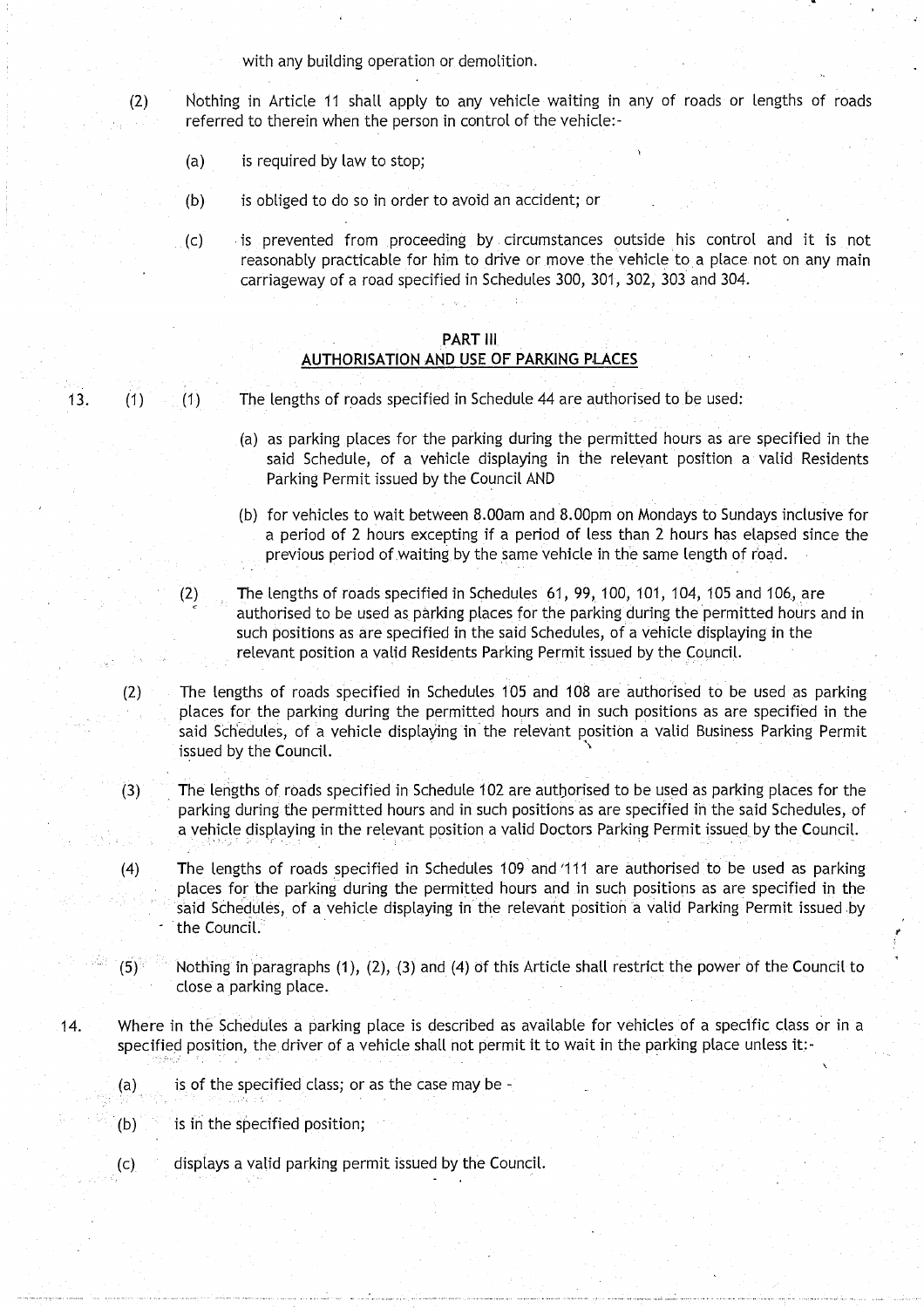- 15. A driver of a vehicle shall not use a parking place:-
	- (a) so as to unreasonably prevent access to any premises adjoining the road, or the use of the road by any other person, or so as to be a nuisance;
	- (b) when a Police Constable in uniform, Traffic Warden or a parking attendant or a person authorised by the Council has closed the parking place.
- 16. The driver of a motor vehicle using a parking place shall stop the engine as soon as the vehicle is in position in the parking place and shall not start the engine except when about to change the position of the vehicle in, or to depart from, that parking place.
- 17. No person shall use a vehicle whilst it is in a parking place in connection with the sale of any article to persons in or near the parking place, or in connection with the selling or offering for hire of his skill or services .
- 18. When a vehicle is left in a parking place in contravention of the provisions of Articles 14(b), a Police Constable in uniform, Traffic Warden or a parking attendant or a person authorised by the Council to do so may alter or cause to be altered the position of the vehicle so that its position shall comply with that provision.
- 19. Any person altering the position of a vehicle by virtue of Article 20 may do so in such manner as he thinks necessary.
- $20.$  A Police Constable in uniform, Traffic Warden or a parking attendant or a person authorised by the Council to do so may, in case of emergency, or in contravention of Article 15, remove or cause to be removed to any place he thinks fit any vehicle left in a parking place .
- 21. Any person removing or causing to be removed a vehicle from a parking place in accordance with Article 20 shall provide for the safe custody of the vehicle.

#### PART IV **PERMITS**

# 22. (1) Any resident or doctor, who is the owner of a vehicle of the following class, that is to say a passenger vehicle, a goods vehicle, a invalid carriage or a motorcycle may apply to the Council or an authorised agent for a permit for the parking of that vehicle in a parking place specified in paragraph (5) of this Article and any such application shall be made on a form issued by and obtainable from the Council or authorised agent and shall include the particulars and information

- (2) The Council or authorised agent may at any time require an applicant for a permit or a permit holder to produce to an officer of the Council or authorised agent such evidence in respect of an application for a permit as they may reasonably require to verify the particulars or information given to them or to verify that the permit is valid.
- (3) The Council or authorised agent upon being satisfied that the applicant is :-

required by such form to be supplied.

(a) a resident who is the owner of a vehicle of the class specified in paragraph (1) of this Article, shall issue to the applicant a Residents Parking Permit for the leaving during the permitted hours in a parking place of the vehicle to which such permit relates, by the owner or by any person using such vehicle with the consent of the owner (other than a person to whom such vehicle has been let for hire and reward);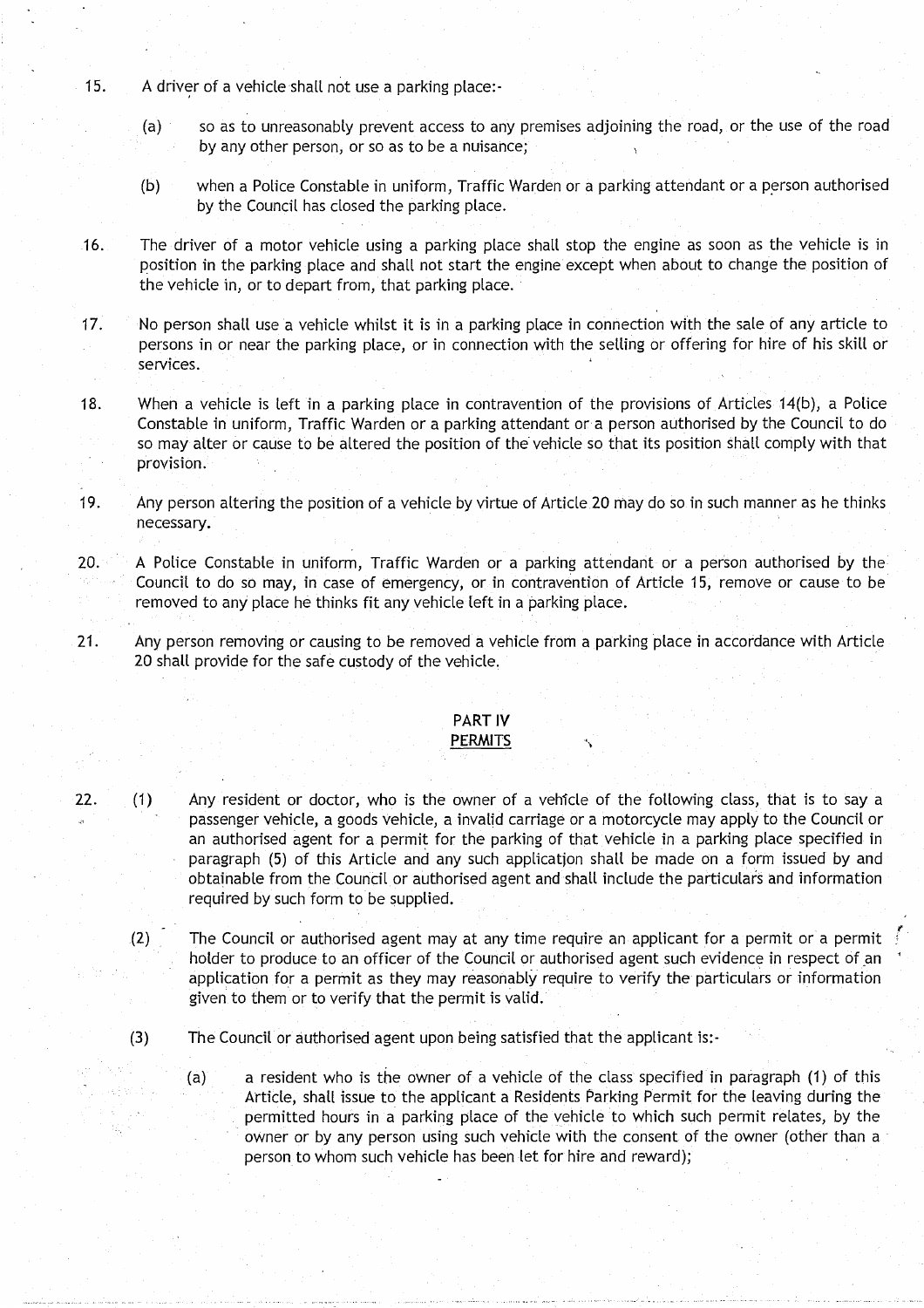- (b) a Doctor, who is the owner of a vehicle of the class specified in paragraph (1) of this Article, shalt issue to the applicant **<sup>I</sup>** Doctors Parking Permit for the leaving at any time in the Doctors Parking Place specified thereon such vehicles as they are satisfied are used by fully registered persons who are liable to be called of necessity to emergencies away from the surgery or consulting room shown on the application to the extent that the need for special parking arrangements is justified and to whom no suitable alternative parking facility is available within a reasonable distance .
- (4) A resident shall not be entitled to be in possession of more than one permit at any one occasion .
- (5) (a) a Residents Parking Permit shall only be a valid for use in a parking place specified in Schedules 44, 49, 61, 99, 100, **101,** 104, 105, 106, 109 and 111 ;
	- (b) a Doctors Parking Permit shall only be valid for use in a parking place specified in Schedule 102.
- 23. Notwithstanding the provisions contained in Article 22 the Council may also grant permits to such other persons as they may think fit.
- 24. (1) A permit holder (whether of a Residents or Doctors Parking Permit), may surrender such permit to the Council or authorised agent at any time and shall surrender such permit to the Council or authorised agent on the occurrence of any one of the events set out in paragraph '(3) of this Article.
	- (2) The Council or authorised agent may, by notice in writing served on the permit holder at the address shown by that person on the application for the permit or at any other address believed to be that person's residence, withdraw a permit if it appears to the Council or authorised agent that any one of the events set out in paragraph (3) of this Article has occurred and the permit holder shall surrender the permit to the Council or authorised agent within 48 hours of the receipt of the aforementioned notice.
	- (3) The events referred to in the foregoing provisions of this Article are :-
		- $(a)$  the permit holder ceasing to be a resident;

sa kêre kî  $\sim 10^7$ 

- (b) the permit holder ceasing to be the owner of the vehicle in respect of which the permit was issued;
- (c) the vehicle in respect of which such permit was issued being adapted or used in such a manner that it is not a vehicle of the class specified in Article 22(1);
- $(d)$  the issue of a duplicate permit by the Council under the provisions of Article 27;
- (e) the expiry of the period for which the permit was issued ;
- $(f)$  where a permit is issued to any person upon receipt of a cheque and the cheque is subsequently dishonoured, the permit shall cease to be of any effect;
- (g) in the case of a fully registered person holding a Doctor's Parking Permit:-
	- (i) the vehicle or any vehicle in respect of which the permit was issued ceasing to be used by a fully registered person who is liable to be called of necessity to emergencies away from the surgery or consulting room shown on the application for the permit to the extent that the need for special parking arrangements is justified,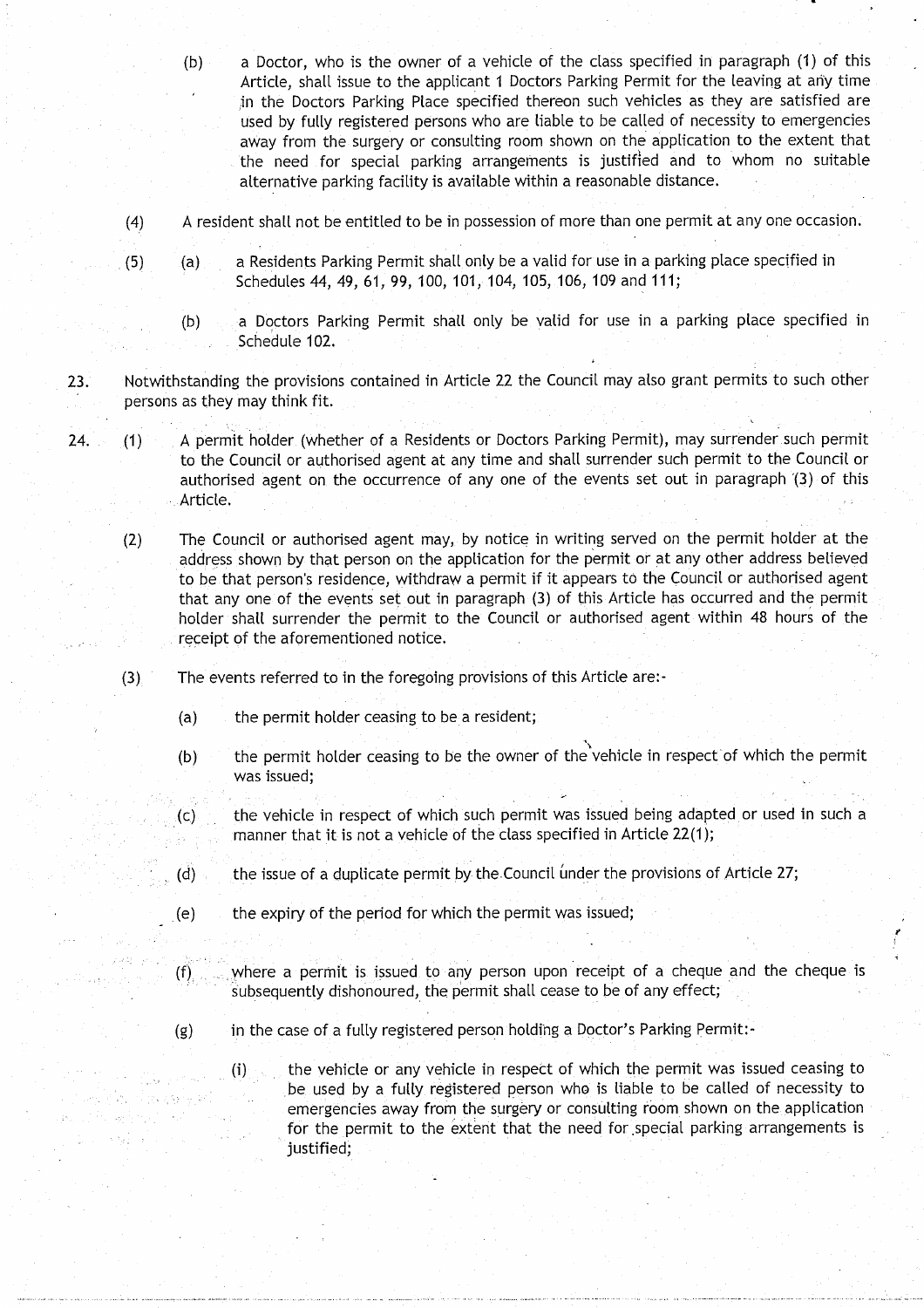- (ii) the revocation of the designation of the parking place in respect of which the permit was issued.
- 25. Without prejudice to the provisions of Article 24, a permit shall cease to be valid at the expiration of the period specified thereon:-
	- (a) which period, in the case of a Residents or Doctors Permit, shalt not exceed a period of twentythree months from the end of the month during which it first became valid;
	- or on the-occurrence of any one of the events set out in paragraph (3) of Article 24, whichever is the earlier.
- 26. (1) A holder of a Doctors Parking Permit, may at any time apply to the Council or authorised agent for a permit issued to him to be amended so as to relate to any other vehicle, **being a** vehicle which is used by a fully registered person who are liable to be called of necessity to emergencies away from the surgery or consulting room shown on the application to the extent that the need for special parking arrangements can be justified.
	- (2) Upon receipt of an application, pursuant to paragraph (1) of this Article and of the relevant permit, the Council or authorised agent may amend the permit accordingly, or to such extent as they think fit, or at their discretion issue a revised permit, and if a revised permit is so issued, the permit shall become invalid and shall be surrendered to the Council.
- 27. (1) If a permit is accidentally mutilated or defaced or the figures or particulars thereon have become illegible or the colour of the permit has become altered by fading or otherwise, the permit holder shalt surrender it to the Council or authorised agent and apply to the Council or authorised agent for the issue to him of a duplicate permit, whereupon Council or authorised agent, shall issue a duplicate permit so marked and upon such issue the original permit shall become invalid .
	- (2) If a permit is lost or destroyed, the permit holder may apply to the Council or authorised agent for the issue to him of a duplicate permit and the Council or authorised agent upon being satisfied as to such loss or destruction, shall issue a duplicate permit so marked and upon such issue the permit shall become invalid.
	- (3) All the provisions of this Order shall apply to a duplicate permit to the same extent as they applied to the original permit.
- $28.$  A permit shall be in writing and shall include the following particulars:
	- (a) the registration mark of the vehicle in respect of which the permit has been issued;
	- $(b)$  the period during which, subject to the provisions of Article 24, the permit shall remain valid;
	- (c) an authentication that the permit has been issued by the Council;
	- (d) a code indicating the parking area for which the permit is valid .
- 29. At all times during which a vehicle is left in a parking place specified in Schedules 44,49 or 99 during the permitted hours, there shalt be displayed in the relevant position' a permit issued in respect of that vehicle valid for parking place.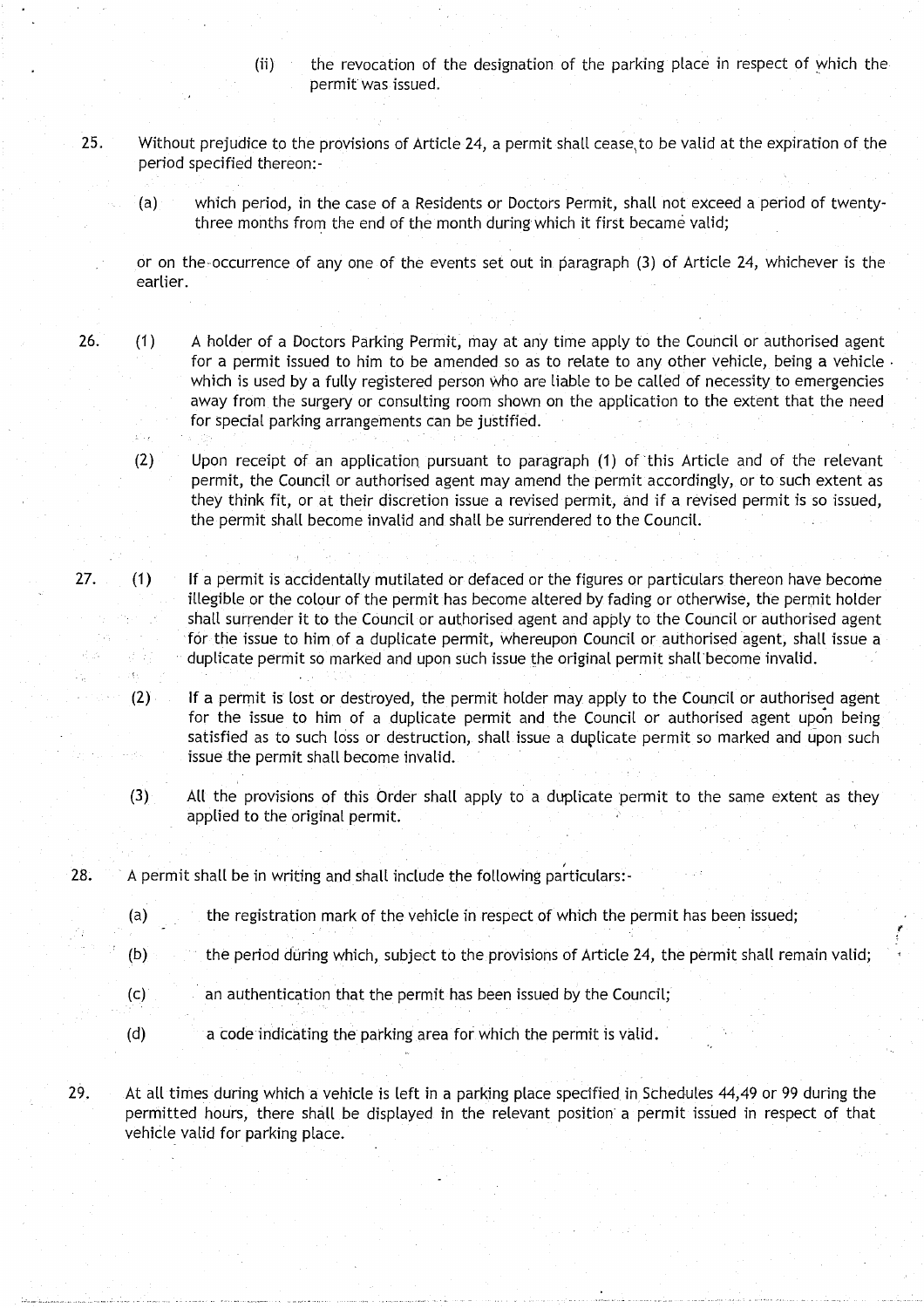30. . When a permit has been displayed in accordance with the provisions of Article 29, or where a penalty charge notice has been attached to the vehicle in accordance with Article 32(2), no person other than a Police Constable in uniform, Traffic Warden or a parking attendant shall remove such permit or notice from the vehicle unless authorised to do so by the driver of that vehicle .

<sup>31</sup> . Notwithstanding the foregoing provisions of this Order, the Council may at its discretion issue a discretionary Notice allowing a specific vehicle to wait in a road or a parking place during the hours of operation of any restriction or prohibition to the contrary .

#### PART V **CONTRAVENTION OF ORDER**

32 . (1) If a vehicle is left in a parking place during the permitted hours or in any road or length of road in contravention of any provision of this Order, a penalty charge shall be payable and/or the vehicle may be removed from that location.

- (2) A separate penalty shall become chargeable in respect of each new calendar date .
- (3) In the case of a vehicle in respect of which a penalty charge is payable, a penalty charge notice showing the information required by section 66(3) of the Road Traffic Act 1991 may then be issued by a parking attendant in uniform in accordance with section 66(1) of the said Act .
- $(4)$  If a vehicle is left after a penalty charge has been incurred, a parking attendant in uniform or a person acting under his direction may attach to the vehicle **an immobilisation** device and a notice in accordance with the requirements of section **69(1) and** (2) of the Road Traffic Act 1991 and that vehicle shall only be released from the device on payment of the penalty **charge, or as** the case may be a reduced penalty charge, along with such release fee as may be required by the Council.
- (5) Where a parking attendant has removed or caused to be "removed a vehicle in accordance with paragraph (1) of this Article:-
	- (a) he shall provide for the safe custody of the vehicle;
	- (b) the Council shall be entitled to recover from the person responsible such charges in respect of the removal, **storage and disposal** of the vehicle as it might prescribe from time to time;
	- (c) the provisions of the Road Traffic **Regulation** Act 1984 as amended shall apply to the disposal of any such vehicle removed by or on behalf of the Council pursuant to this Article.

Nothing in paragraphs (4) and (5) of this Article shalt apply in respect of a vehicle displaying in the relevant position a valid disabled person'**s badge** issued by any local authority .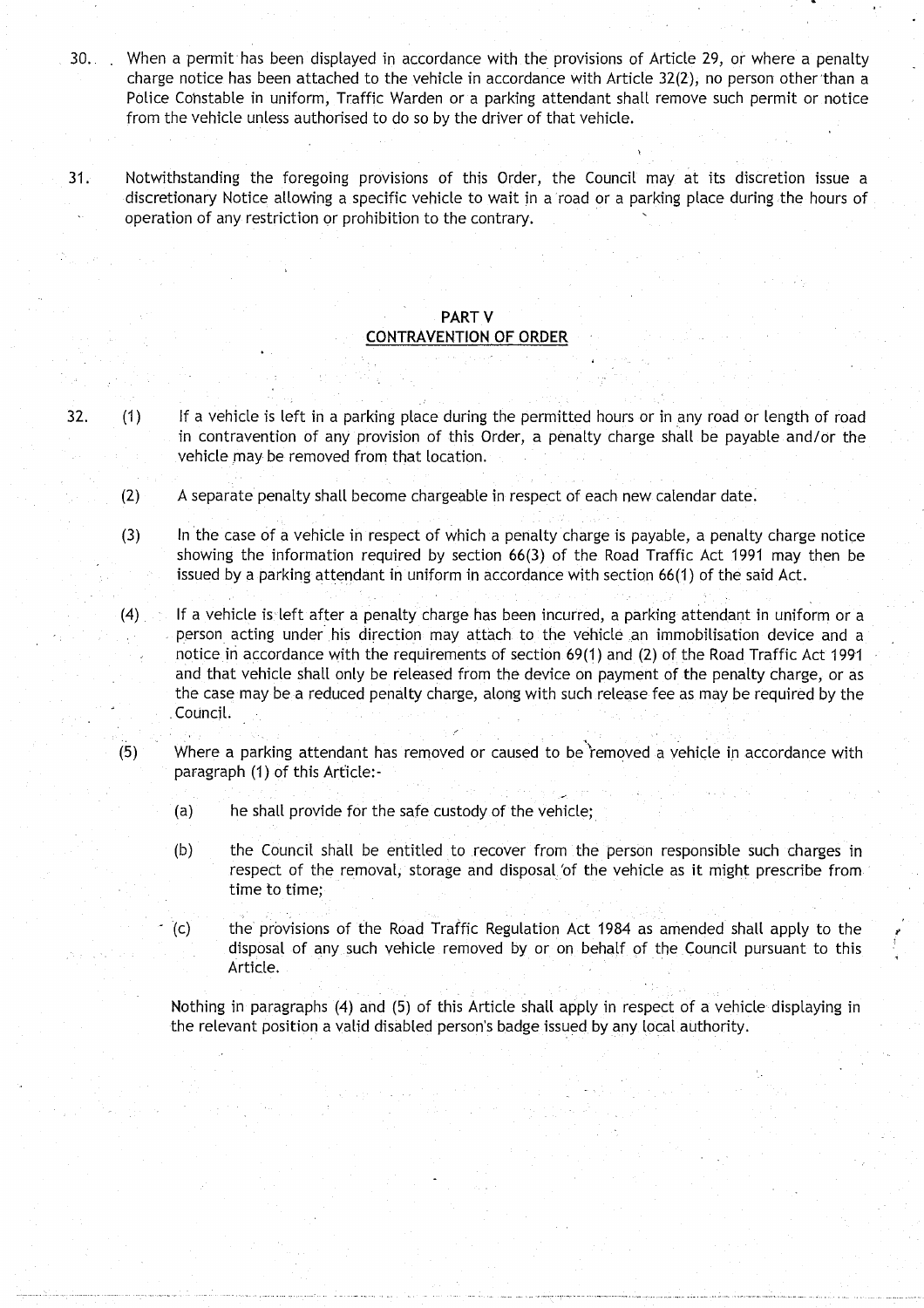## PART VI REVOCATIONS

33. The following items contained within the Borough of Reading (Katesgrove Zone O)(Special Parking Area) Waiting Restrictions and Parking Places) Revision No. 2 Order 2003 shall be revoked.

### **SCHEDULE 4**

- 70 Hill Street, South-West Side<br>97 West Hill, North Side
- 97 West Hill, North Side<br>98 West Hill, South Side
- West Hill, South Side

## SCHEDULE 14

138 Upper Crown Street, North Side

#### **SCHEDULE 23**

212 Sherman Road, East Side

## **SCHEDULE 2 5**

| 247 | Chesterman Street, North Side  |
|-----|--------------------------------|
| 246 | Chesterman Street, North Side  |
| 248 | Francis Street, North Side     |
| 249 | Hill Street, East Side         |
| 250 | West Hill, South-East Side     |
| 234 | Upper Crown Street, North Side |
| 239 | Upper Crown Street, North Side |

#### **SCHEDULE 4 9**

| 256   | Chesterman Street, North Side |
|-------|-------------------------------|
| - - - |                               |

- 260 Hill Street, West Side
- 263 Hill Street, East Side

THE COMMON SEAL of the READING BOROUGH COUNCIL was hereunto affixed this  $26$  day of  $\sqrt{2}$  why 2005 THE COMMON SEAL of the READING<br>BOROUGH COUNCIL was hereunto<br>affixed this  $26 \text{ day of } \sqrt{2005}$ <br>in the presence of:

| Minute     | Min 32.     |
|------------|-------------|
|            | Cab.11.7.05 |
| Originator | PB          |
| Seal No.   | 409         |
| Checked    |             |

Authorised Signatory

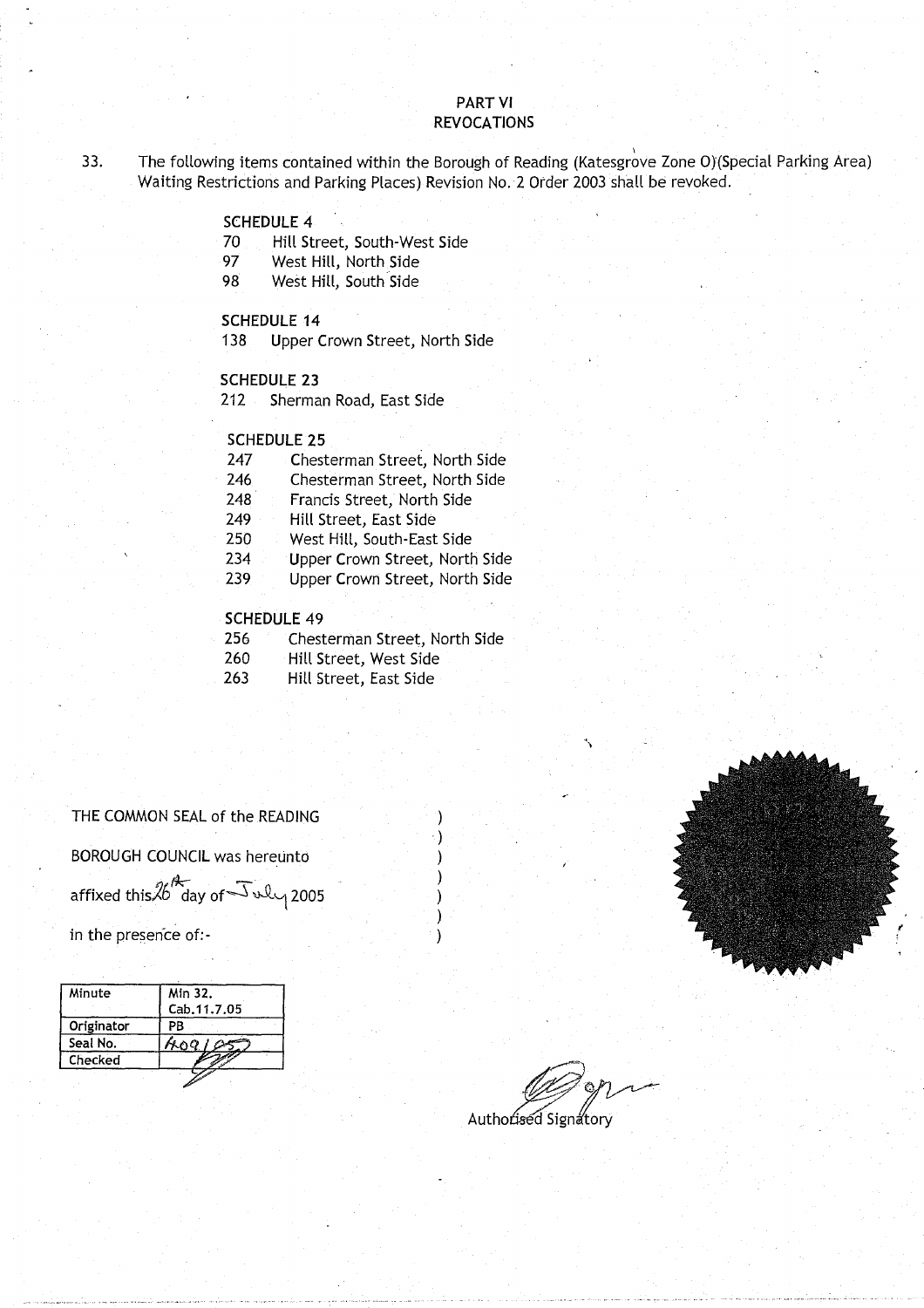#### LIST OF SCHEDULES

- 4 No Waiting at any time
- 14 No Waiting At Any Time/No Loading or unloading. 8.15am to 9 .15am and 4.OOpm to 6 .15pm
- 44. Shared Use (A) Residents Permit Holders Only (Mon to Sun,24 hrs) Or (B) 2 hrs Limited Waiting No Return Within 2 hrs, Mon to Sun 8 .OOam to 8.00pm
- 499 Addresses for the issue of Residents and Business Parking Permits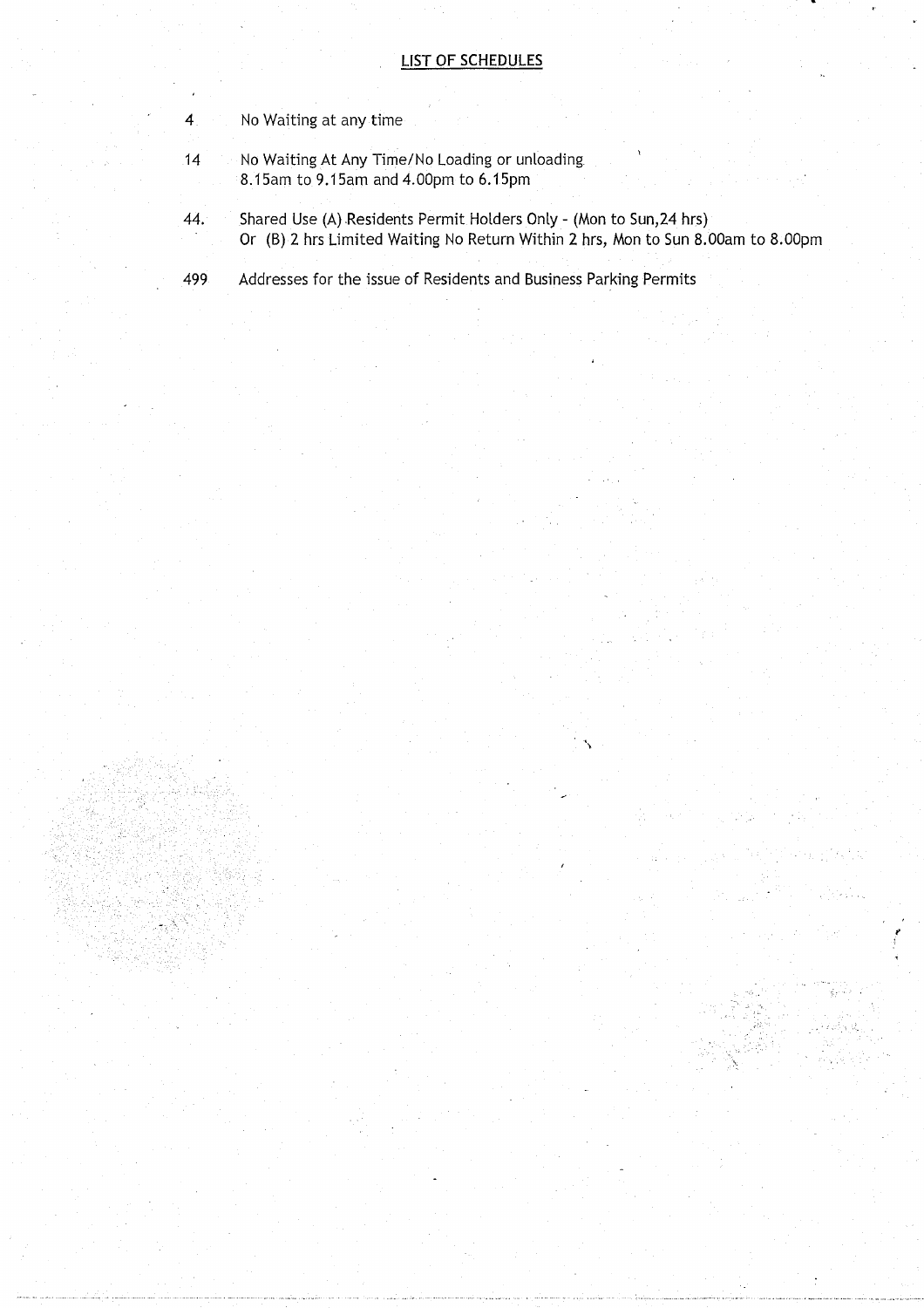## SCHEDULE 4 No Waiting At Any Time

#### 1 Hill Street, **West Side** From a point 7 metres north of its junction with Francis Street to a point 5 metres south of that junction .

**<sup>2</sup> . Upper Crown Street**, **No**rt**h Side**

From a point 42 metres **east** of its junction with Southampton Street to a point 5 metres east of its junction with Newark Street.

## <sup>3</sup> . West **Hill, North Side**

From its junction with Southampton Street to a point 10 metres west of that junction .

## 4. West **Hill, North Side**

From a point 26 metres west of its junction with Southampton Street to its junction with Sherman Road .

#### 5. West **Hill, South Side**

From its junction with Sherman Road to a point 10 metres west of its junction with Southampton Street.

#### **SCHEDULE 1 4**

## **No Waiting** At Any Time **and No Loading/Unloading 8 .15am to 9** . **15am and 4.00pm to 6 .15pm**

**<sup>6</sup> . Upper** Crown **Street, North Side** From its junction with Southampton Street to a point 8 metres east of that junction .

## SCHEDULE 44

### **Shared Use**

## (A) Residents' **Permit Holders** Only - (Monday **to Sunday, 24 Hours)**

#### **OR**

**(B) 2 Hours Limited Waiting No Return Within 2 Hours** , **Monday to Sunday 8** .**00am to 8 .00pm**

#### **7. Chesterman Street, North Side**

From a point 5 metres east of its junction with Hill Street to a point 5 metres west of its junction with Sherman Road.

## **8. Chesterman Street, North Side** From a point 43 metres south-west of its junction with Southampton Street to a point 9 metres north-

**east** of its junction with Sherman Road.

## **<sup>9</sup> . Chesterman Street**, **South Side**

From a point 7 metres north-east of its junction with Short Street to a point 11 metres west of its junction with Southampton Street.

## **10. Francis Street**, **North Side**

From a point 8 metres north-east of its junction with Hill Street to a point 9 metres south-west of its junction with Sherman Road.

## **<sup>11</sup> . Hill Street, West Side**

From a point 13 metres south of its junction with Pell Street to a point 7 metres north of its junction with Francis Street .